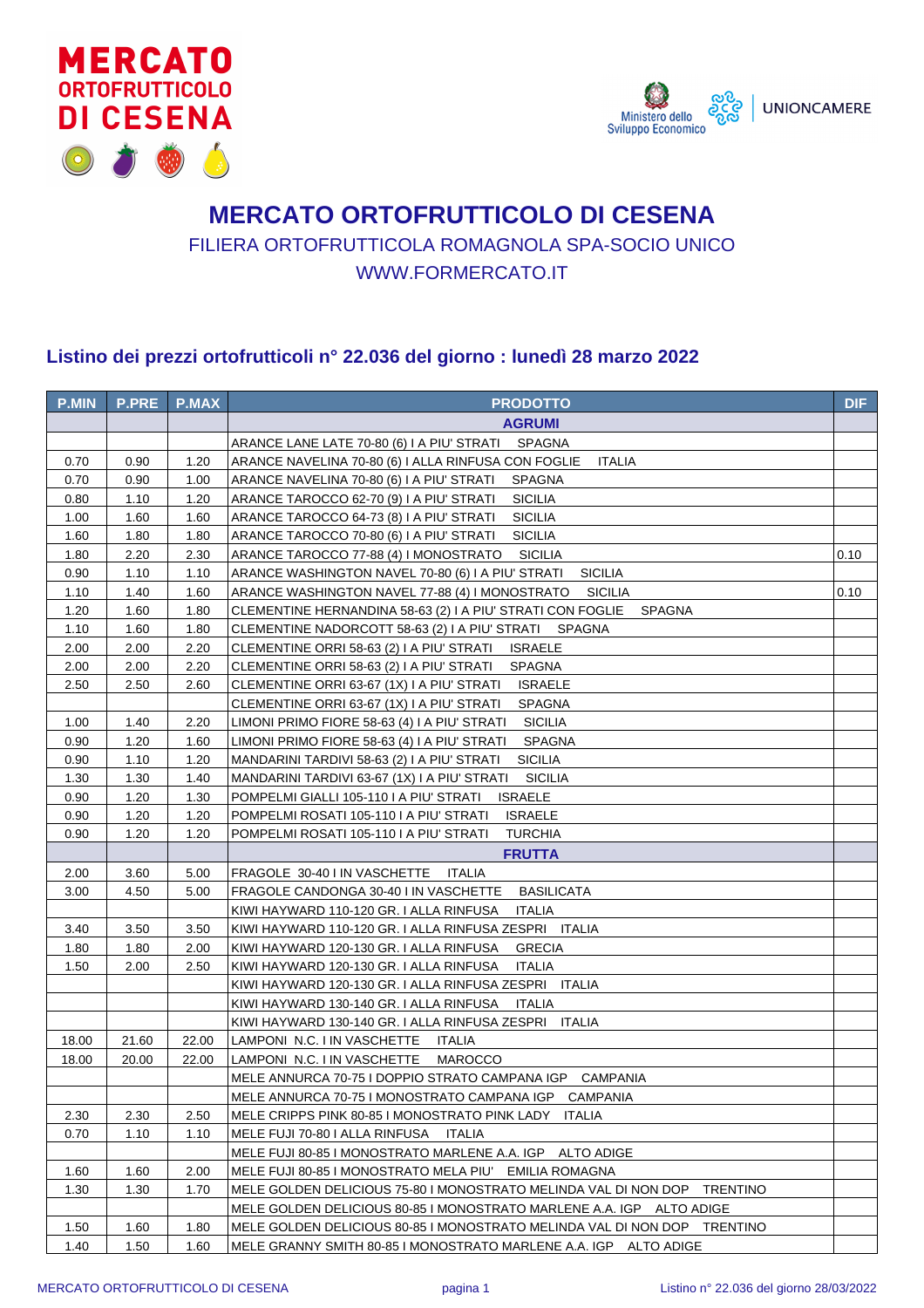| <b>P.MIN</b> | <b>P.PRE</b> | P.MAX | <b>PRODOTTO</b>                                                                                                                  | <b>DIF</b> |
|--------------|--------------|-------|----------------------------------------------------------------------------------------------------------------------------------|------------|
| 0.80         | 0.80         | 0.95  | MELE MORGENDUFT 80-90   ALLA RINFUSA ITALIA                                                                                      |            |
|              |              |       | MELE NICOTER 80-85 I MONOSTRATO KANZI ALTO ADIGE                                                                                 |            |
| 1.30         | 1.80         | 1.90  | MELE RENETTA DEL CANADA 80-85 I MONOSTRATO MELINDA VAL DI NON DOP TRENTINO                                                       |            |
|              |              |       | MELE SCILATE 80-85 I MONOSTRATO ENVY ALTO ADIGE                                                                                  |            |
| 1.20         | 1.30         | 1.40  | MELE STARK DELICIOUS 80-85 I MONOSTRATO MARLENE A.A. IGP ALTO ADIGE                                                              |            |
| 15.50        | 15.50        | 18.00 | MIRTILLI N.C. I IN VASCHETTE PERU'                                                                                               |            |
|              |              |       | MIRTILLI N.C. I IN VASCHETTE SPAGNA                                                                                              |            |
| 19.00        | 20.00        | 20.00 | MORE DI ROVO N.C. I IN VASCHETTE MESSICO                                                                                         |            |
| 2.50         | 2.80         | 3.00  | PERE ABATE FETEL 70-75 I MONOSTRATO 16 PZ. (30X50)<br>EMILIA ROMAGNA                                                             |            |
| 2.60         | 3.00         | 3.10  | PERE ABATE FETEL 75-80 I MONOSTRATO 14 PZ. (30X50)<br>EMILIA ROMAGNA                                                             |            |
| 1.50         | 1.60         | 2.00  | PERE CONFERENCE 70-80   ALLA RINFUSA OLANDA                                                                                      |            |
|              |              |       | PERE COSCIA 60-65 I A PIU' STRATI 45 PZ. 10 KG CILE                                                                              |            |
| 1.80         | 2.20         | 2.30  | PERE DECANA COMIZIO 80-90 I ALLA RINFUSA OLANDA                                                                                  |            |
|              |              |       | PERE WILLIAM 65-70 I A PIU' STRATI 100-110 PZ 18 KG ARGENTINA                                                                    |            |
| 2.00         | 2.00         | 2.50  | PERE WILLIAM 75-80 I A PIU' STRATI 50 PZ. 12,5 KG SUD AFRICA                                                                     |            |
|              |              |       | RIBES ROSSO N.C. I IN VASCHETTE CILE                                                                                             |            |
| 18.00        | 20.00        | 23.20 | RIBES ROSSO N.C. I IN VASCHETTE OLANDA                                                                                           |            |
| 3.00         | 3.80         | 4.00  | UVA DA TAVOLA BIANCA TIMPSON N.C. I MONOSTRATO<br>PERU'                                                                          |            |
|              |              |       | UVA DA TAVOLA BIANCA VITTORIA N.C. I MONOSTRATO<br>SUD AFRICA                                                                    |            |
| 2.80         | 3.00         | 3.00  | UVA DA TAVOLA ROSATA RED GLOBE N.C. I MONOSTRATO 4,5 KG PERU'                                                                    |            |
|              |              |       | UVA DA TAVOLA ROSATA RED GLOBE N.C. I MONOSTRATO  8,2 KG   PERU'                                                                 |            |
|              |              |       | <b>ORTAGGI</b>                                                                                                                   |            |
|              |              |       | AGLI BIANCHI N.C. I IN TRECCE<br><b>FRANCIA</b>                                                                                  |            |
| 3.80         | 4.50         | 5.50  | AGLI BIANCHI N.C. I IN TRECCE ITALIA                                                                                             | 0.50       |
| 3.00         | 3.00         | 3.40  | AGLI BIANCHI N.C. I ALLA RINFUSA SPAGNA                                                                                          |            |
|              |              |       | AGLI BIANCHI N.C. I TRE PEZZI<br>SPAGNA                                                                                          |            |
| 3.00         | 3.00         | 3.50  | <b>EGITTO</b><br>AGLI FRESCHI N.C. I ALLA RINFUSA                                                                                |            |
|              |              |       | AGLI ROSA 60-80 I MONOSTRATO<br><b>FRANCIA</b>                                                                                   |            |
| 2.50         | 4.00         | 5.00  | ASPARAGI SELVATICI ASPARAGINA I IN MAZZI<br><b>ITALIA</b>                                                                        |            |
| 4.50         | 5.50         | 6.00  | ASPARAGI VERDI 12-16 I IN MAZZI<br>CAMPANIA                                                                                      |            |
| 6.00         | 6.50         | 7.00  | ASPARAGI VERDI 12-16 I IN MAZZI<br>EMILIA ROMAGNA                                                                                |            |
| 6.00         | 6.50         | 6.50  | ASPARAGI VERDI 16-20 I IN MAZZI<br><b>CAMPANIA</b>                                                                               |            |
|              |              |       | ASPARAGI VERDI 16-20 I IN MAZZI<br>ITALIA                                                                                        |            |
| 0.50         | 0.50         | 0.60  | BASILICO N.C. I IN MAZZI MAZZO ITALIA                                                                                            |            |
| 0.90         | 0.90         | 1.10  | BIETOLE DA COSTA N.C. I A PIU' STRATI ITALIA                                                                                     |            |
| 1.20         | 1.20         | 1.40  | BIETOLE DA FOGLIA (ERBETTE) N.C. I IN MAZZI A PIU' STRATI<br>ITALIA<br>CARCIOFI CON SPINE 7.5-9 CM I A PIU' STRATI CAD. SARDEGNA |            |
| 0.80         | 1.10         | 1.40  | CARCIOFI ROMANESCO 9-11 CM I A PIU' STRATI CAD. ITALIA                                                                           |            |
|              |              |       | CARCIOFI ROMANESCO VIOLA 9-11 CM I MONOSTRATO CAD. ITALIA                                                                        |            |
| 0.40         | 0.50         | 0.65  | CARCIOFI VIOLETTO SENZA SPINE 7.5-9 CM I A PIU' STRATI CAD. TUNISIA                                                              |            |
| 0.35         | 0.60         | 0.80  | CARCIOFI VIOLETTO TEROM 7.5-9 CM I A PIU' STRATI CAD. ITALIA                                                                     |            |
|              |              |       | CARCIOFINI MEDI I ALLA RINFUSA ITALIA                                                                                            |            |
| 0.60         | 0.80         | 0.90  | CAROTE N.C. I ALLA RINFUSA<br>ITALIA                                                                                             |            |
|              |              |       | CAROTE N.C. I IN MAZZI ITALIA                                                                                                    |            |
|              |              |       | CAROTE N.C. I VASSOI FILMATI ITALIA                                                                                              |            |
| 1.20         | 1.30         | 1.50  | CAVOLFIORE BIANCO 8 PZ. (40X60) I MONOSTRATO<br>ITALIA                                                                           |            |
| 1.40         | 1.80         | 1.80  | CAVOLFIORE ROMANESCO 6 PZ. (40X60) I MONOSTRATO<br><b>ITALIA</b>                                                                 |            |
| 0.90         | 1.60         | 2.30  | CAVOLI BROCCOLI N.C. I MONOSTRATO PUGLIA                                                                                         |            |
| 0.50         | 0.80         | 1.00  | CAVOLI CAPPUCCI BIANCHI 6 PZ. (30X50) I MONOSTRATO<br><b>ITALIA</b>                                                              |            |
| 1.50         | 1.60         | 2.00  | CAVOLI NERI MEDI I IN MAZZI ITALIA                                                                                               |            |
| 0.50         | 0.80         | 0.85  | CAVOLI VERZA 6 PZ. (30X50) I MONOSTRATO<br>ITALIA                                                                                |            |
| 1.80         | 2.00         | 2.80  | CETRIOLI 14-21 CM. I A PIU' STRATI ITALIA                                                                                        |            |
| 1.20         | 1.30         | 1.40  | CICORIA CATALOGNA A PUNTARELLE N.C. I A PIU' STRATI ITALIA                                                                       |            |
| 0.50         | 1.20         | 1.30  | CICORIA CATALOGNA N.C. I A PIU' STRATI ITALIA                                                                                    |            |
| 1.30         | 1.50         | 1.80  | CIME DI RAPA N.C. I IN MAZZI A PIU' STRATI ITALIA                                                                                |            |
| 0.50         | 0.70         | 0.80  | CIPOLLE TONDE BIANCHE N.C. I ALLA RINFUSA SACCHI ITALIA                                                                          |            |
| 0.45         | 0.60         | 0.80  | CIPOLLE TONDE DORATE 60-80   ALLA RINFUSA SACCHI ITALIA                                                                          |            |
| 0.50         | 0.70         | 0.80  | CIPOLLE TONDE ROSSE 60-80   ALLA RINFUSA SACCHI ITALIA                                                                           |            |
| 1.40         | 2.00         | 2.00  | CIPOLLOTTI BIANCHI N.C. I IN MAZZI ITALIA                                                                                        |            |
| 3.50         | 4.50         | 5.50  | CIPOLLOTTI ROSSI DI TROPEA N.C. I IN MAZZI DI TROPEA IGP CALABRIA                                                                |            |
| 3.00         | 3.40         | 4.00  | FAGIOLINI N.C. I ALLA RINFUSA MAROCCO                                                                                            |            |
|              |              |       | FAGIOLINI PIATTI VERDI N.C. I ALLA RINFUSA<br>MAROCCO                                                                            |            |
| 1.80         | 2.60         | 2.80  | FAVE N.C. I ALLA RINFUSA ITALIA                                                                                                  | 0.20       |
|              |              |       | FINOCCHI 10 PZ. (30X50) EXTRA MONOSTRATO ITALIA                                                                                  |            |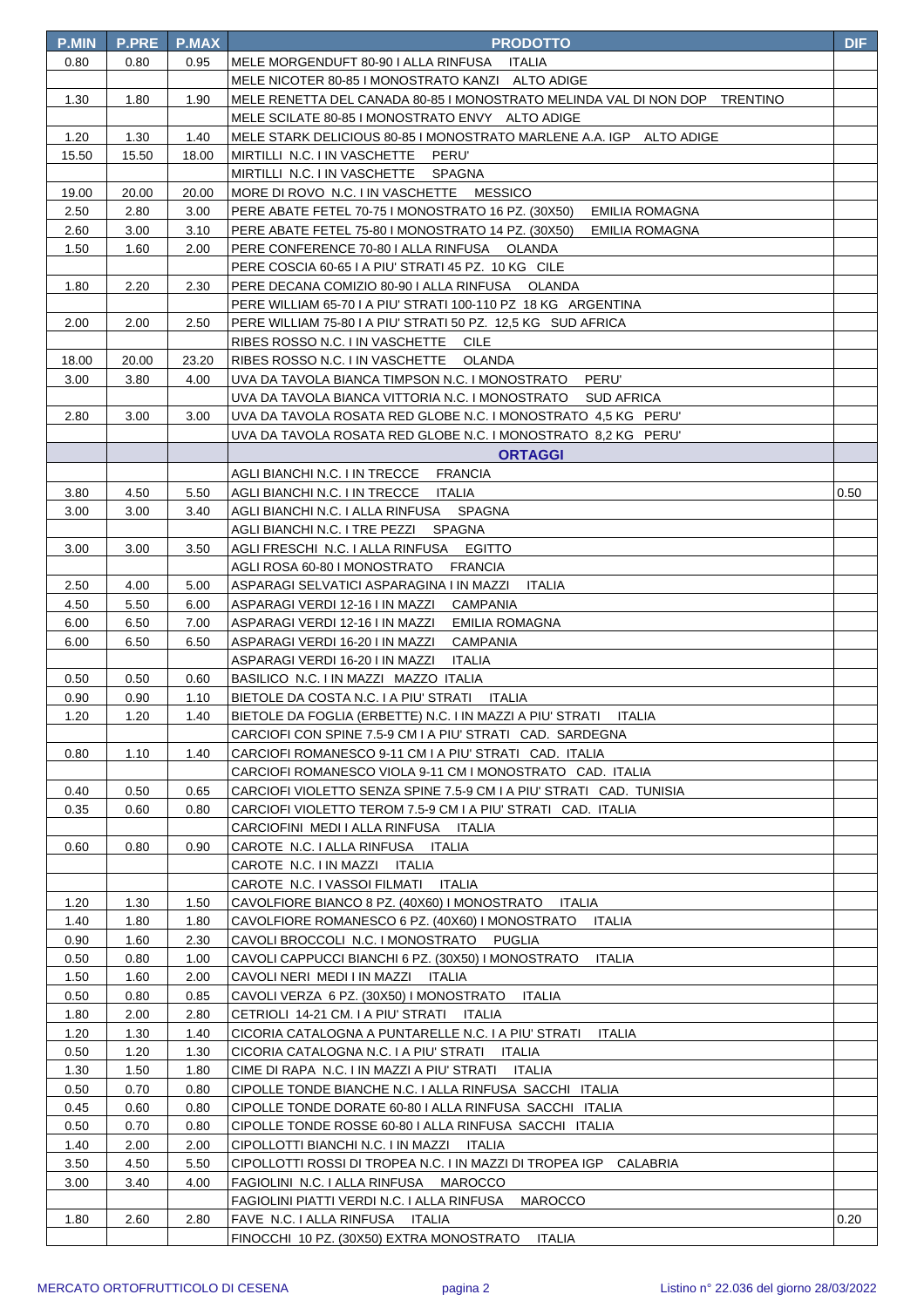| <b>P.MIN</b> | <b>P.PRE</b> | P.MAX | <b>PRODOTTO</b>                                                                                                                          | <b>DIF</b> |
|--------------|--------------|-------|------------------------------------------------------------------------------------------------------------------------------------------|------------|
| 1.40         | 1.50         | 2.00  | FINOCCHI 10 PZ. (30X50) I MONOSTRATO<br>ITALIA                                                                                           |            |
| 0.45         | 0.50         | 0.50  | FIORI DI ZUCCA N.C. I CAD. ITALIA                                                                                                        |            |
| 3.40         | 3.50         | 3.60  | FUNGHI PLEUROTUS OSTREATUS N.C. I DOPPIO STRATO<br>ITALIA                                                                                |            |
| 1.80         | 2.10         | 2.10  | FUNGHI PRATAIOLI BIANCHI 40-50 I MONOSTRATO ITALIA                                                                                       |            |
| 1.00         | 2.00         | 2.20  | INDIVIE RICCIA 6 PZ. (30X50) I MONOSTRATO<br>ITALIA                                                                                      |            |
| 1.00         | 2.00         | 2.20  | INDIVIE SCAROLA 8 PZ. (30X50) I MONOSTRATO ITALIA                                                                                        |            |
| 1.20         | 1.30         | 1.40  | LATTUGHE CAPPUCCIO 6 PZ. (30X50) I MONOSTRATO ITALIA                                                                                     |            |
| 1.00         | 1.50         | 2.50  | LATTUGHE GENTILE 8 PZ. (30X50) I MONOSTRATO<br>ITALIA                                                                                    |            |
| 1.80         | 2.00         | 2.20  | LATTUGHE ICEBERG 10 PZ. (40X60) I MONOSTRATO FILMATO<br><b>SPAGNA</b>                                                                    |            |
| 1.30         | 1.50         | 1.50  | LATTUGHE ROMANA 8 PZ. (30X50) I DOPPIO STRATO<br>ITALIA                                                                                  |            |
| 1.00         | 1.40         | 1.50  | MELANZANE N.C. I MONOSTRATO ITALIA                                                                                                       |            |
| 0.80         | 0.90         | 1.10  | MELANZANE N.C. I A PIU' STRATI<br>SPAGNA                                                                                                 |            |
|              |              |       | MELANZANE CHIARE N.C. I MONOSTRATO ITALIA                                                                                                |            |
| 1.20         | 1.80         | 2.00  | MELANZANE LUNGHE N.C. I A PIU' STRATI<br>ITALIA                                                                                          |            |
|              |              |       | MELONI GIALLI INVERNALI 1250-1600 GR. I MONOSTRATO<br><b>BRASILE</b>                                                                     |            |
| 0.60         | 0.60         | 1.00  | PATATE P. BIANCA 40-80 I ALLA RINFUSA SACCHI ITALIA                                                                                      |            |
|              |              |       | PATATE P. GIALLA 40-80 I ALLA RINFUSA SACCHI NOVELLE EGITTO                                                                              |            |
| 0.45         | 0.80         | 1.20  | PATATE P. GIALLA 40-80   ALLA RINFUSA CASSE ITALIA                                                                                       |            |
| 0.45         | 0.60         | 1.00  | PATATE P. GIALLA 40-80 I ALLA RINFUSA SACCHI ITALIA                                                                                      |            |
|              |              |       | PATATE P. GIALLA 40-80 I ALLA RINFUSA SACCHI OLANDA                                                                                      |            |
|              |              |       | PATATE ROSSE 40-80 I ALLA RINFUSA SACCHI FRANCIA                                                                                         |            |
| 2.00         | 2.50         | 2.80  | PEPERONI LUNGHI GIALLI N.C. I MONOSTRATO<br><b>SICILIA</b>                                                                               | -0.10      |
| 2.00         | 2.60         | 2.80  | PEPERONI LUNGHI ROSSI N.C. I MONOSTRATO<br>SICILIA                                                                                       | -0.20      |
| 1.40         | 2.00         | 2.20  | PEPERONI QUADRATI GIALLI GG (90-110) I ALLA RINFUSA<br>SPAGNA                                                                            | $-0.20$    |
| 1.40         | 2.00         | 2.20  | PEPERONI QUADRATI ROSSI GG (90-110) I ALLA RINFUSA<br><b>SPAGNA</b>                                                                      | -0.20      |
| 1.50         | 3.80         | 4.20  | PISELLI VERDI SCURI N.C. I ALLA RINFUSA ITALIA                                                                                           |            |
|              |              |       | POMODORI CILIEGINI MEDI I A PIU' STRATI<br>ITALIA                                                                                        |            |
| 2.40         | 2.80         | 3.00  | POMODORI CILIEGINI PICCOLI I A PIU' STRATI SICILIA                                                                                       |            |
| 3.00         | 3.80         | 3.80  | POMODORI COSTOLUTI TIPO MARINDA 57-67 I DOPPIO STRATO<br>SICILIA                                                                         |            |
| 1.80         | 2.00         | 2.50  | POMODORI CUORE DI BUE VERDI 82-102 I MONOSTRATO<br>ITALIA                                                                                |            |
| 2.60         | 3.20         | 3.50  | POMODORI DATTERINI N.C. I DOPPIO STRATO<br>ITALIA                                                                                        | 0.20       |
| 2.40         | 3.00         | 3.20  | POMODORI TIPO PICCADILLY N.C. I A PIU' STRATI<br>ITALIA                                                                                  | 0.20       |
| 2.00         | 2.80         | 3.00  | POMODORI TONDI LISCI ROSSI 67-82 I DOPPIO STRATO MAROCCO<br>POMODORI TONDI LISCI ROSSI A GRAPPOLO 67-82 I DOPPIO STRATO<br><b>ITALIA</b> |            |
| 1.20         | 2.20         | 2.60  | POMODORI TONDI LISCI ROSSI A GRAPPOLO 67-82 I DOPPIO STRATO<br><b>SPAGNA</b>                                                             |            |
|              |              |       | POMODORI TONDO SARDO N.C. I ALLA RINFUSA ITALIA                                                                                          |            |
| 1.20         | 1.50         | 1.60  | PORRI 40-60 I ALLA RINFUSA<br><b>ITALIA</b>                                                                                              |            |
|              |              |       | PORRI 40-60   ALLA RINFUSA<br><b>OLANDA</b>                                                                                              |            |
| 1.60         | 1.80         | 2.30  | PREZZEMOLI N.C. I IN MAZZI<br><b>ITALIA</b>                                                                                              |            |
| 2.00         | 2.50         | 3.00  | RADICCHIO CICORINO MISTO N.C. I ALLA RINFUSA<br>ITALIA                                                                                   |            |
| 1.50         | 2.50         | 2.50  | RADICCHIO ROSSO LUNGO PRECOCE 12 PZ. (30X50) I MONOSTRATO<br><b>ITALIA</b>                                                               |            |
|              |              |       | RADICCHIO ROSSO SEMILUNGO 18 PZ. (30X50) I MONOSTRATO<br><b>VENETO</b>                                                                   |            |
|              |              |       | RADICCHIO ROSSO TARDIVO N.C. I MONOSTRATO VENETO                                                                                         |            |
| 1.50         | 2.20         | 2.40  | RADICCHIO ROSSO TONDO 12 PZ. (30X50) I MONOSTRATO<br>ITALIA                                                                              |            |
| 1.80         | 2.50         | 3.00  | RADICCHIO VARIEGATO N.C. I MONOSTRATO<br>ITALIA                                                                                          |            |
| 0.25         | 0.30         | 0.60  | RAVANELLI TONDI ROSSI N.C. I 10 MAZZI MAZZO ITALIA                                                                                       |            |
|              |              |       | ROSMARINO N.C. I ALLA RINFUSA<br>ITALIA                                                                                                  |            |
| 0.18         | 0.25         | 0.30  | RUCOLA SELVATICA N.C. I 20 MAZZI MAZZO ITALIA                                                                                            |            |
| 0.18         | 0.25         | 0.30  | RUCOLA SELVATICA N.C. I ALLA RINFUSA<br>ITALIA                                                                                           |            |
| 1.50         | 2.50         | 2.80  | SALSOLA AGRETTO N.C. I IN MAZZI<br>ITALIA                                                                                                | -0.30      |
|              |              |       | SALVIA N.C. I ALLA RINFUSA<br>ITALIA                                                                                                     |            |
|              |              |       | SCALOGNO COMUNE N.C. I ALLA RINFUSA RETE FRANCIA                                                                                         |            |
| 0.60         | 0.80         | 0.90  | SEDANI DA COSTA VERDI MEDI I DOPPIO STRATO<br>ITALIA                                                                                     |            |
| 1.00         | 1.10         | 1.30  | SEDANI DA COSTA VERDI MEDI I MONOSTRATO<br><b>ITALIA</b>                                                                                 |            |
| 0.80         | 1.20         | 1.50  | SPINACI RICCI N.C. I ALLA RINFUSA<br><b>ITALIA</b>                                                                                       |            |
| 1.60         | 2.00         | 2.50  | TOPINAMBUR N.C. I ALLA RINFUSA<br><b>ITALIA</b>                                                                                          |            |
| 1.80         | 2.00         | 2.20  | ZUCCHE TONDE DELICA MEDIE I MONOSTRATO<br><b>MESSICO</b>                                                                                 | 0.20       |
| 1.70         | 1.80         | 2.00  | ZUCCHINE CHIARE LUNGHE 14-21 CM. I A PIU' STRATI<br>ITALIA                                                                               |            |
| 1.40         | 1.50         | 1.80  | ZUCCHINE SCURE LUNGHE 14-21 CM. I A PIU' STRATI<br><b>ITALIA</b>                                                                         |            |
|              |              |       | ZUCCHINE SCURE LUNGHE 21-28 CM. I A PIU' STRATI<br>ITALIA                                                                                |            |
| 1.00         | 1.70         | 2.00  | ZUCCHINE SCURE LUNGHE 7-14 CM. I MONOSTRATO<br>LAZIO                                                                                     |            |
|              |              |       | <b>PRODOTTI ESOTICI</b>                                                                                                                  |            |
|              |              |       | ANANAS GOLD 6 PZ. (40X60) I MONOSTRATO MATURAZIONE IN PIANTA COSTA RICA                                                                  |            |
| 0.90         | 1.40         | 1.60  | ANANAS GOLD 7 PZ. (40X60) I MONOSTRATO<br><b>COSTA RICA</b>                                                                              |            |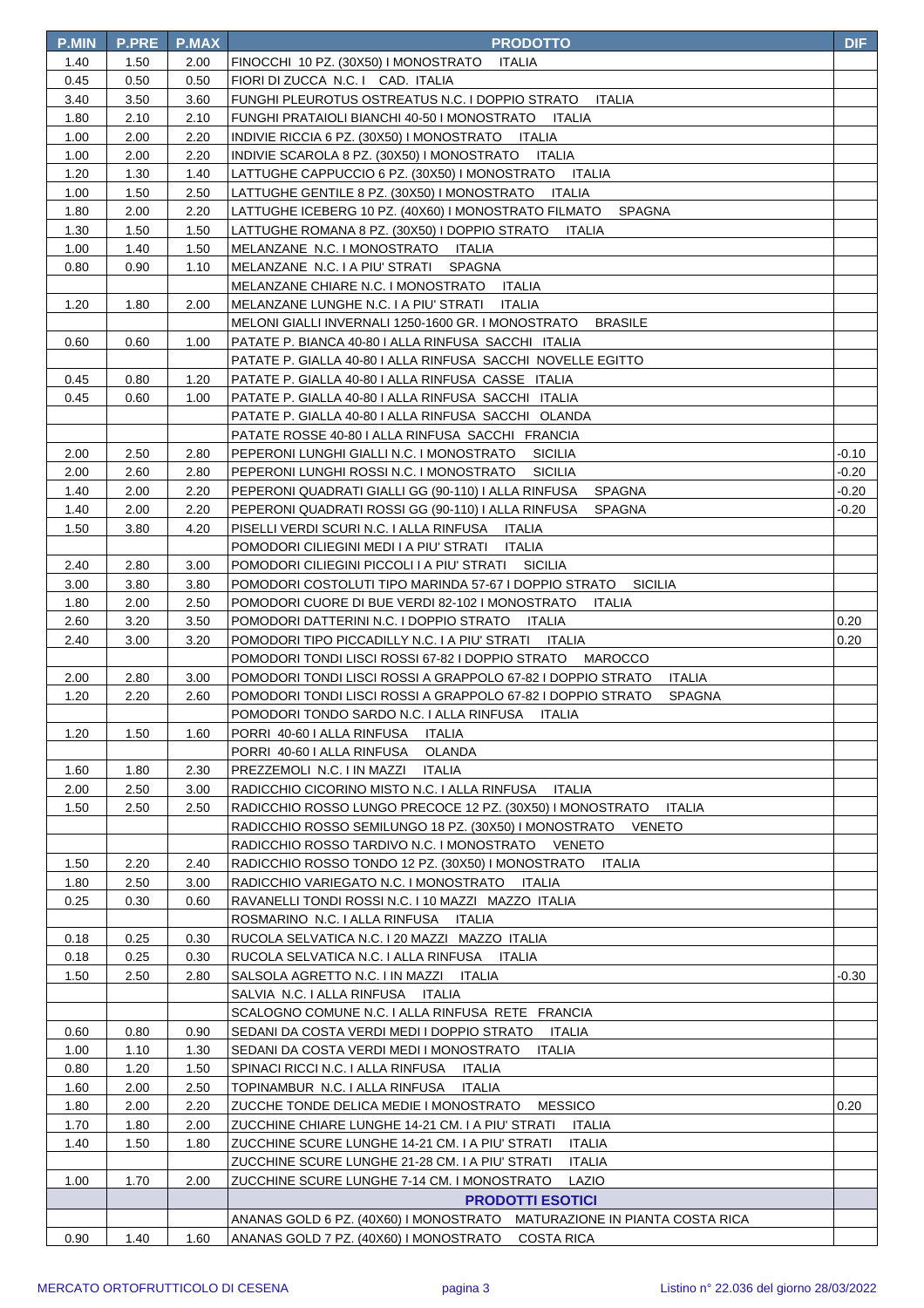| <b>P.MIN</b> | <b>P.PRE</b> | <b>P.MAX</b> | <b>PRODOTTO</b>                                                        | <b>DIF</b> |
|--------------|--------------|--------------|------------------------------------------------------------------------|------------|
| 3.50         | 3.50         | 3.80         | ANANAS GOLD 7 PZ. (40X60) I MONOSTRATO VIA AEREA REPUBBLICA DOMINICANA |            |
| 3.40         | 3.50         | 4.00         | AVOCADO 306-365 (12) I MONOSTRATO ISRAELE                              |            |
|              |              |              | AVOCADO HASS 306-365 (12) I MONOSTRATO SPAGNA                          |            |
| 0.80         | 1.10         | 1.10         | BANANE CAVENDISH N.C. I A PIU' STRATI AMERICA CENTRALE                 |            |
| 1.20         | 1.35         | 1.48         | BANANE CAVENDISH N.C. I A PIU' STRATI CHIQUITA AMERICA CENTRALE        |            |
| 4.00         | 5.00         | 7.00         | FRUTTO DELLA PASSIONE N.C. I ALLA RINFUSA COLOMBIA                     |            |
|              |              |              | LIME 53-56 I A PIU' STRATI BRASILE                                     |            |
| 1.75         | 2.50         | 3.00         | MANGHI 8 PZ. (30X40) I MONOSTRATO BRASILE                              |            |
| 7.00         | 7.50         | 10.50        | MANGHI 8 PZ. (30X40) I MONOSTRATO VIA AEREA PERU'                      |            |
|              |              |              | PAPAIA 6 PZ. I MONOSTRATO BRASILE                                      |            |
| 3.50         | 4.60         | 4.60         | PAPAIA FORMOSA 3 PZ. I MONOSTRATO BRASILE                              |            |
|              |              |              | ZENZERO N.C. I ALLA RINFUSA<br><b>BRASILE</b>                          |            |
|              |              |              | <b>PRODOTTI SECCHI</b>                                                 |            |
|              |              |              | ALBICOCCHE SECCHE MEDIE I ALLA RINFUSA TURCHIA                         |            |
| 14.00        | 14.00        | 15.00        | ANACARDI_180-210   ALLA RINFUSA __ BRASILE                             |            |
| 13.00        | 13.00        | 14.00        | ANACARDI 180-210 I ALLA RINFUSA VIETNAM                                |            |
|              |              |              | ARACHIDI 7-9 FANCY ALLA RINFUSA EGITTO                                 |            |
|              |              |              | ARACHIDI 7-9 EXTRA FANCY ALLA RINFUSA ISRAELE                          |            |
|              |              |              | ARACHIDI 9-11 FANCY ALLA RINFUSA EGITTO                                |            |
|              |              |              | CECI SECCHI 8+ I ALLA RINFUSA MESSICO                                  |            |
|              |              |              | CECI SECCHI N.C. I ALLA RINFUSA ITALIA                                 |            |
|              |              |              | DATTERI DEGLET NOUR N.C. I IN VASCHETTE TUNISIA                        |            |
|              |              |              | DATTERI MEDJOUL GIANT (23+ GR.) I ALLA RINFUSA ISRAELE                 |            |
|              |              |              | DATTERI MEDJOUL LARGE (18-23 GR.) I ALLA RINFUSA ISRAELE               |            |
|              |              |              | DATTERI MEDJOUL SUPER GIANT (26+GR.) I ALLA RINFUSA ISRAELE            |            |
|              |              |              | FAGIOLI SECCHI BORLOTTI CRANBERRY N.C. I ALLA RINFUSA SACCHETTI CANADA |            |
|              |              |              | FAGIOLI SECCHI BORLOTTI LAMON N.C. I ALLA RINFUSA SACCHETTI ITALIA     |            |
|              |              |              | FAGIOLI SECCHI CANNELLINI N.C. I ALLA RINFUSA SACCHETTI ARGENTINA      |            |
|              |              |              | FAVE SECCHE N.C. I ALLA RINFUSA SACCHETTI SGUSCIATE EGITTO             |            |
|              |              |              | FICHI SECCHI N.C. I ALLA RINFUSA GRECIA                                |            |
|              |              |              | LENTICCHIE SECCHE COMUNI MEDIE I ALLA RINFUSA CANADA                   |            |
| 9.00         | 9.00         | 9.50         | MANDORLE 20-22 U.S. I ALLA RINFUSA SGUSCIATE CALIFORNIA                |            |
|              |              |              | MANDORLE 22-24 EXTRA I ALLA RINFUSA SGUSCIATE CALIFORNIA               |            |
|              |              |              | MANDORLE N.C. I ALLA RINFUSA PELATE CALIFORNIA                         |            |
|              |              |              | NOCCIOLE N.C. I ALLA RINFUSA FRANCIA                                   |            |
| 1.20         | 1.20         | 1.50         | NOCI DI COCCO 12 PZ. (40X60) I ALLA RINFUSA<br>COSTA D'AVORIO          |            |
|              |              |              | NOCI FRANQUETTE 30-32 I ALLA RINFUSA<br><b>FRANCIA</b>                 |            |
| 3.80         | 4.00         | 4.00         | <b>FRANCIA</b><br>NOCI FRANQUETTE 32-34   ALLA RINFUSA                 |            |
| 4.20         | 4.50         | 4.50         | NOCI FRANQUETTE 34-36 I ALLA RINFUSA<br><b>FRANCIA</b>                 |            |
| 5.00         | 5.50         | 6.30         | NOCI LARA 32-34   ALLA RINFUSA   ITALIA                                |            |
| 6.00         | 7.00         | 7.80         | <b>ITALIA</b><br>NOCI LARA 34-36 I ALLA RINFUSA                        |            |
|              |              |              | PINOLI CINESI N.C. I ALLA RINFUSA<br><b>CINA</b>                       |            |
|              |              |              | PINOLI COMUNI N.C. I ALLA RINFUSA ITALIA                               |            |
|              |              |              | PINOLI COMUNI N.C. I ALLA RINFUSA MEDITERRANEO                         |            |
| 13.50        | 14.00        | 14.00        | PISTACCHI 18-20 I ALLA RINFUSA CALIFORNIA                              |            |
|              |              |              | PISTACCHI N.C. I ALLA RINFUSA SGUSCIATI CALIFORNIA                     |            |
|              |              |              | PISTACCHI N.C. I ALLA RINFUSA SGUSCIATI IRAN                           |            |
|              |              |              | PRUGNE SECCHE 20-30/LB I ALLA RINFUSA FRANCIA                          |            |
|              |              |              | PRUGNE SECCHE 30-40/LB I ALLA RINFUSA DENOCCIOLATE FRANCIA             |            |
|              |              |              | UVA SECCA SULTANINA MEDIA I ALLA RINFUSA TURCHIA                       |            |